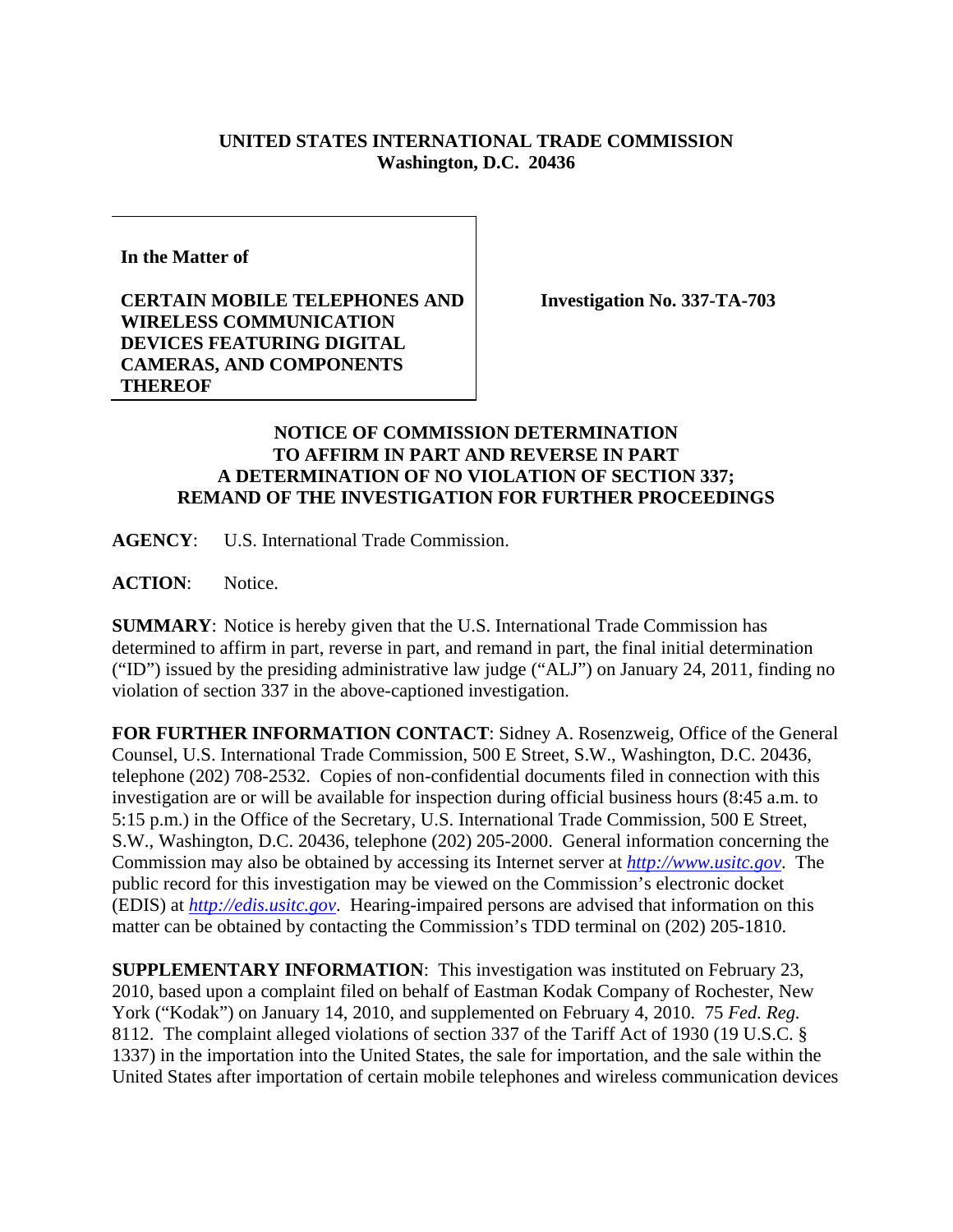featuring digital cameras, and components thereof, that infringe certain claims of U.S. Patent No. 6,292,218 ("the '218 patent"). The complaint named as respondents Apple, Inc., of Cupertino, California ("Apple"); Research in Motion, Ltd., of Ontario, Canada; and Research in Motion Corp., of Irving, Texas (collectively, "RIM"). Claim 15 is now the only claim in issue.

On January 24, 2011, the ALJ issued a final ID finding no violation of section 337. On February 7, 2011, Kodak, Apple, RIM, and the Commission investigative attorney each filed a petition for review of the ALJ's final ID. Each party filed a response submission on February 15, 2011. On March 25, 2011, the Commission determined to review the final ID in its entirety, 76 *Fed. Reg.* 17965 (Mar. 31, 2011). The parties filed their opening briefs on April 8, 2011, and their responsive briefs on April 15, 2011. On April 8, 2011, the Commission extended the target date of this investigation by one month, from May 23, 2011 to June 23, 2011, and on June 23, 2011, the Commission extended the target date until June 30, 2011.

Having examined the record of this investigation, including the ALJ's final ID and the submissions of the parties, the Commission has determined to modify certain of the ALJ's claim constructions. The Commission has modified the ALJ's construction of the claim terms "motion processor" and "still processor," and remands the question of infringement of these limitations to the ALJ.

The Commission has also modified the ALJ's construction of "at least three different colors" in the limitation "a second number of color pixel values provided in a second color pattern having at least three different colors." We find that the accused products infringe this limitation.

Finally, the Commission has determined to modify the construction of "initiating capture of a still image while previewing a motion image." The Commission finds that the Apple iPhone 3G and the RIM accused products practice this limitation, and affirms the ALJ's determination that Kodak has waived the argument that in a flash-photography mode of operation the Apple iPhone 3GS and Apple iPhone 4 practice this limitation. We find that the Apple iPhone 3GS and iPhone 4 do not literally infringe the asserted claim in their non-flash-photography modes of operation. The Commission takes no position on whether Kodak has waived its opportunity (including by its representations to the ALJ in connection with Order No. 27) to argue that the iPhone 3GS and iPhone 4 in their non-flash modes infringe this limitation, so construed, under the doctrine of equivalents or whether the iPhone 3GS and iPhone 4 practice this limitation under the doctrine of equivalents. These questions are remanded to the ALJ.

Because of the modified claim constructions, the Commission believes it appropriate to provide the ALJ and respondents the opportunity on remand to revisit invalidity under 35 U.S.C. §§ 102 and 103. Pending the results of the remand determination, the Commission takes no position on the invalidity of the asserted patent claim based on any piece of art or combination of art and takes no position on the pertinence of objective indicia of nonobviousness.